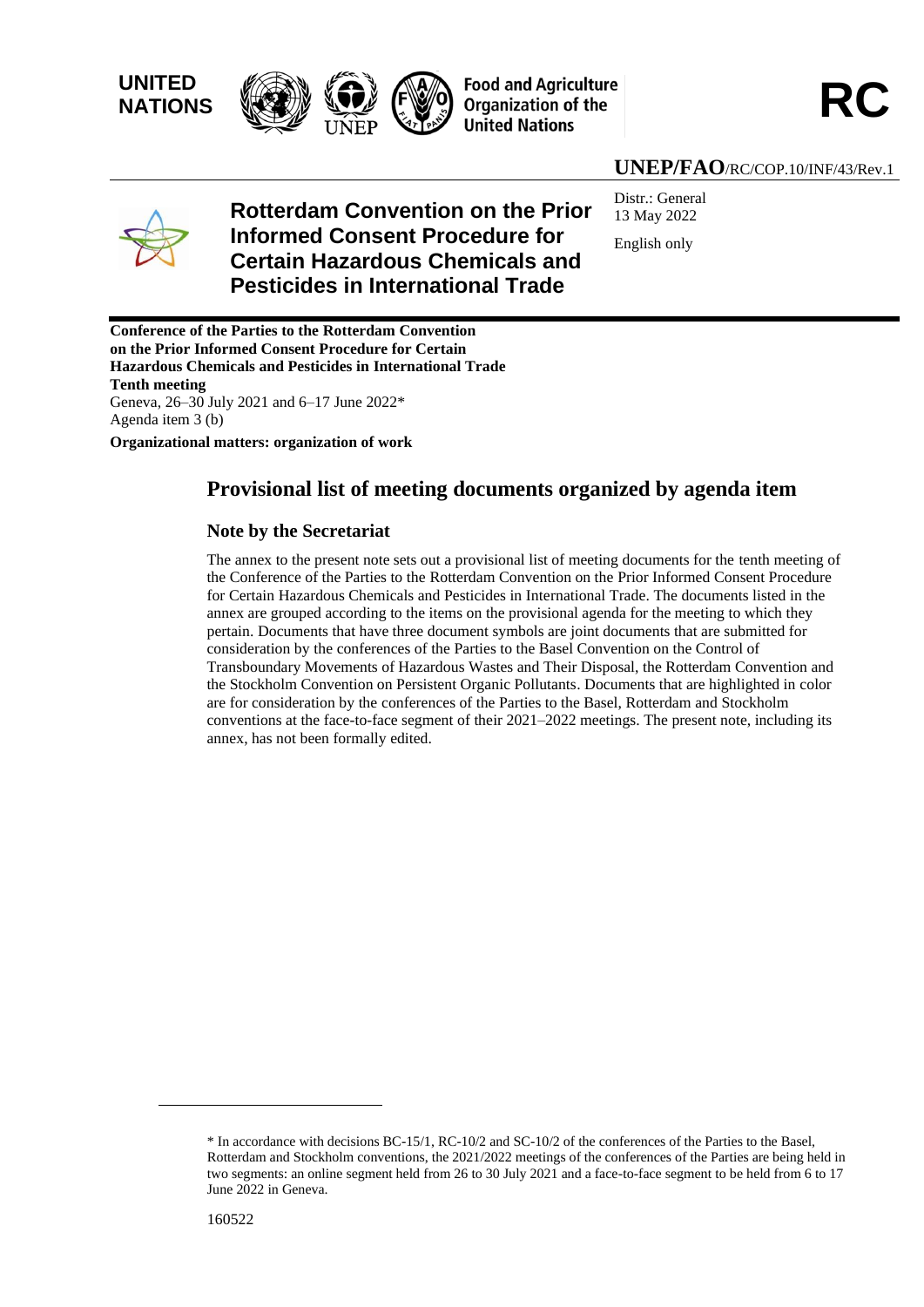$(a)$ 

#### **Annex**

# **Provisional list of meeting documents organized by provisional agenda item**

### **Item 2: Adoption of the agenda**

| UNEP/FAO/RC/COP.10/1             | Provisional agenda        |  |
|----------------------------------|---------------------------|--|
|                                  |                           |  |
| UNEP/FAO/RC/COP.10/1/Add.1/Rev.1 | Annotations to the agenda |  |

## **Item 3: Organizational matters**

| <b>Election of officers</b>                                                                 |                                                                                                                                                                                         |
|---------------------------------------------------------------------------------------------|-----------------------------------------------------------------------------------------------------------------------------------------------------------------------------------------|
| UNEP/FAO/RC/COP.10/2                                                                        | <b>Election of officers</b>                                                                                                                                                             |
| UNEP/FAO/RC/COP.10/25/Rev.1-<br>UNEP/POPS/COP.10/31/Rev.1                                   | Elections to take place during the<br>online segment of the meetings of the<br>conference of the Parties                                                                                |
| UNEP/CHW.15/INF/3-<br>UNEP/FAO/RC/COP.10/INF/3-<br>UNEP/POPS/COP.10/INF/3                   | Election of officers: overview table of<br>elections                                                                                                                                    |
| <b>Organization of work</b>                                                                 |                                                                                                                                                                                         |
| UNEP/CHW.15/INF/1/Rev.1-<br>UNEP/FAO/RC/COP.10/INF/1/Rev.1-<br>UNEP/POPS/COP.10/INF/1/Rev.1 | Scenario note for the face-to-face segment<br>of the 2021-2022 meetings of the<br>conferences of the Parties to the Basel,<br>Rotterdam and Stockholm conventions                       |
| UNEP/CHW.15/INF/2/Rev.1-<br>UNEP/FAO/RC/COP.10/INF/2/Rev.1-<br>UNEP/POPS/COP.10/INF/2/Rev.1 | Tentative schedule of work for the<br>face-to-face segment of the meetings of the<br>conferences of the Parties to the Basel,<br>Rotterdam and Stockholm conventions                    |
| UNEP/CHW.15/INF/73-<br>UNEP/FAO/RC/COP.10/INF/22-<br>UNEP/POPS/COP.10/INF/74                | Organization of the high-level segment<br>of the 2022 face-to-face segment of the<br>meetings of the conferences of the Parties<br>to the Basel, Rotterdam and Stockholm<br>conventions |
| UNEP/FAO/RC/COP.10/INF/43/Rev.1                                                             | Provisional list of meeting documents<br>organized by agenda item                                                                                                                       |

| UNEP/CHW.15/INF/4/Rev.1-          | Status of ratifications of the Basel, |
|-----------------------------------|---------------------------------------|
| $UNEP/FAO/RC/COP.10/INF/5/Rev.1-$ | Rotterdam and Stockholm conventions   |
| UNEP/POPS/COP.9/INF/7/Rev.1       |                                       |

#### **Item 4: Rules of procedure for the Conference of the Parties**

| UNEP/FAO/RC/COP.10/3 | Rules of procedure for the Conference of |
|----------------------|------------------------------------------|
|                      | the Parties                              |

## **Item 5: Matters related to the implementation of the Convention**

#### **(a) Status of implementation**

| UNEP/FAO/RC/COP.10/4     | Status of implementation of the Convention                                          |
|--------------------------|-------------------------------------------------------------------------------------|
|                          |                                                                                     |
| UNEP/FAO/RC/COP.10/INF/6 | Information on the implementation of the<br><b>Rotterdam Convention</b>             |
|                          |                                                                                     |
| UNEP/FAO/RC/COP.10/INF/7 | Responses received from Parties to the<br>questionnaire for the calendar years 2017 |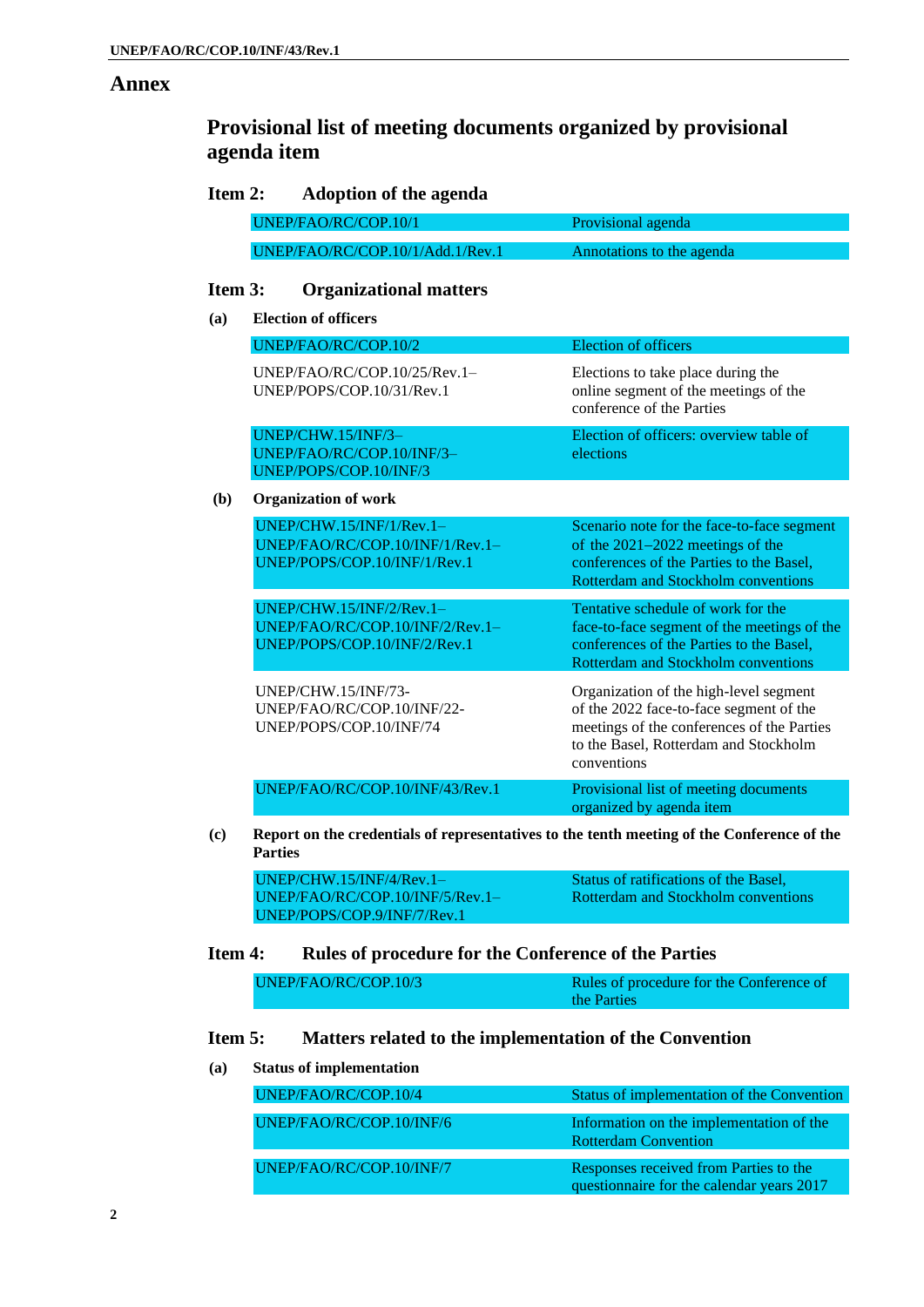and 2018 on the implementation of paragraph 2 of Article 11 and Articles 12 and 14 of the Rotterdam Convention

#### **(b) Listing of chemicals in Annex III to the Convention**

| UNEP/FAO/RC/COP.10/5           | <b>Chemical Review Committee:</b><br>developments for action by the Conference<br>of the Parties                                                                                                                                                   |
|--------------------------------|----------------------------------------------------------------------------------------------------------------------------------------------------------------------------------------------------------------------------------------------------|
| UNEP/FAO/RC/COP.10/INF/4       | Curricula vitae of candidates nominated for<br>appointment during the tenth meeting of the<br>Conference of the Parties as members of the<br><b>Chemical Review Committee</b>                                                                      |
| UNEP/FAO/RC/COP.10/INF/8/Rev.1 | Compilation of comments received from<br>Parties relating to the recommendation by<br>the Chemical Review Committee to listing<br>of chemicals and severely hazardous<br>pesticide formulations in Annex III to the<br><b>Rotterdam Convention</b> |
| UNEP/FAO/RC/COP.10/INF/9       | Progress with respect to the<br>recommendations for improving<br>participation, openness and transparency in<br>the Chemical Review Committee process                                                                                              |
| UNEP/FAO/RC/COP.10/6           | Inclusion of acetochlor in Annex III to the<br><b>Rotterdam Convention</b>                                                                                                                                                                         |
| UNEP/FAO/RC/COP.10/6/Add.1     | Inclusion of acetochlor in Annex III to the<br><b>Rotterdam Convention: Draft decision</b><br>guidance document                                                                                                                                    |
| UNEP/FAO/RC/COP.10/7           | Inclusion of carbosulfan in Annex III to the<br><b>Rotterdam Convention</b>                                                                                                                                                                        |
| UNEP/FAO/RC/COP.10/7/Add.1     | Inclusion of carbosulfan in Annex III to the<br><b>Rotterdam Convention: Draft decision</b><br>guidance document                                                                                                                                   |
| UNEP/FAO/RC/COP.10/8           | Inclusion of chrysotile asbestos in Annex<br><b>III</b> to the Rotterdam Convention                                                                                                                                                                |
| UNEP/FAO/RC/COP.10/8/Add.1     | Inclusion of chrysotile asbestos in Annex<br><b>III</b> to the Rotterdam Convention: Draft<br>decision guidance document                                                                                                                           |
| UNEP/FAO/RC/COP.10/9           | Inclusion of decabromodiphenyl ether in<br>Annex III to the Rotterdam Convention                                                                                                                                                                   |
| UNEP/FAO/RC/COP.10/9/Add.1     | Inclusion of decabromodiphenyl ether in<br>Annex III to the Rotterdam Convention:<br>Draft decision guidance document                                                                                                                              |
| UNEP/FAO/RC/COP.10/INF/10      | Recommendations and rationale of the<br><b>Chemical Review Committee on the</b><br>inclusion of decabromodiphenyl ether in<br>Annex III to the Rotterdam Convention                                                                                |
| UNEP/FAO/RC/COP.10/INF/11      | Comments and further information related<br>to the draft decision guidance document for<br>decabromodiphenyl ether                                                                                                                                 |
| UNEP/FAO/RC/COP.10/10          | Inclusion of fenthion (ultra-low-volume<br>(ULV) formulations at or above 640 g<br>active ingredient/L) in Annex III to the<br><b>Rotterdam Convention</b>                                                                                         |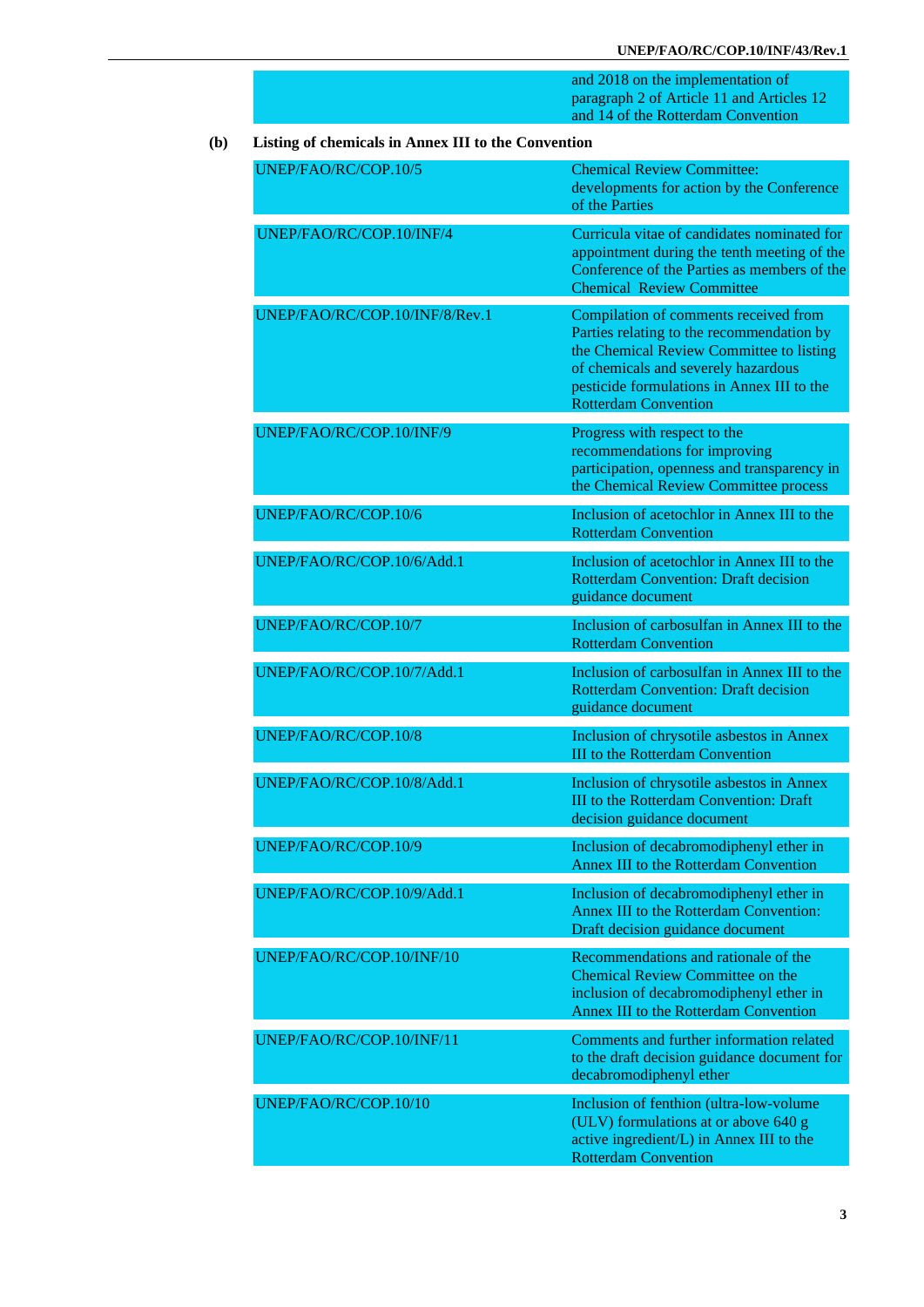| UNEP/FAO/RC/COP.10/10/Add.1 | Inclusion of fenthion (ultra-low-volume<br>(ULV) formulations at or above 640 g<br>active ingredient/L) in Annex III to the<br><b>Rotterdam Convention: Draft decision</b><br>guidance document                                                                                                        |
|-----------------------------|--------------------------------------------------------------------------------------------------------------------------------------------------------------------------------------------------------------------------------------------------------------------------------------------------------|
| UNEP/FAO/RC/COP.10/11       | <b>Inclusion of liquid formulations</b><br>(emulsifiable concentrate and soluble<br>concentrate) containing paraquat dichloride<br>at or above 276 g/L, corresponding to<br>paraquat ion at or above 200 g/L, in Annex<br><b>III</b> to the Rotterdam Convention                                       |
| UNEP/FAO/RC/COP.10/11/Add.1 | <b>Inclusion of liquid formulations</b><br>(emulsifiable concentrate and soluble)<br>concentrate) containing paraquat dichloride<br>at or above 276 g/L, corresponding to<br>paraquat ion at or above 200 g/L, in Annex<br><b>III</b> to the Rotterdam Convention: Draft<br>decision guidance document |
| UNEP/FAO/RC/COP.10/12       | Inclusion of perfluorooctanoic acid<br>(PFOA), its salts and PFOA-related<br>compounds in Annex III to the Rotterdam<br>Convention                                                                                                                                                                     |
| UNEP/FAO/RC/COP.10/12/Add.1 | Inclusion of perfluorooctanoic acid<br>(PFOA), its salts and PFOA-related<br>compounds in Annex III to the Rotterdam<br><b>Convention: Draft decision guidance</b><br>document                                                                                                                         |
| UNEP/FAO/RC/COP.10/INF/12   | Recommendations and rationale of the<br>Chemical Review Committee on the<br>inclusion of perfluorooctanoic acid<br>(PFOA), its salts and PFOA-related<br>compounds in Annex III to the Rotterdam<br>Convention                                                                                         |
| UNEP/FAO/RC/COP.10/INF/13   | Comments and further information related<br>to the draft decision guidance document for<br>perfluorooctanoic acid (PFOA), its salts and<br>PFOA-related compounds                                                                                                                                      |

#### **(c) Enhancing the effectiveness of the Convention**

| UNEP/FAO/RC/COP.10/13       | Enhancing the effectiveness of the<br><b>Rotterdam Convention</b>                                                                                                                                                                               |
|-----------------------------|-------------------------------------------------------------------------------------------------------------------------------------------------------------------------------------------------------------------------------------------------|
| UNEP/FAO/RC/COP.10/13/Add.1 | Enhancing the effectiveness of the<br>Rotterdam Convention on the Prior<br>Informed Consent Procedure for Certain<br>Hazardous Chemicals and Pesticides in<br>International Trade - Proposal to amend<br>Article 16 of the Rotterdam Convention |
| UNEP/FAO/RC/COP.10/INF/14   | Information dissemination strategy                                                                                                                                                                                                              |
| UNEP/FAO/RC/COP.10/INF/15   | Cooperation with the World Customs<br>Organization in assigning customs codes                                                                                                                                                                   |
| Compliance                  |                                                                                                                                                                                                                                                 |
| UNEP/FAO/RC/COP.10/14/Rev.1 | Procedures and mechanisms on compliance<br>with the Rotterdam Convention                                                                                                                                                                        |
| UNEP/FAO/RC/COP.10/INF/52   | Information from Parties about possible<br>systemic issues of general interest to all<br><b>Parties</b>                                                                                                                                         |

**(d) Compliance**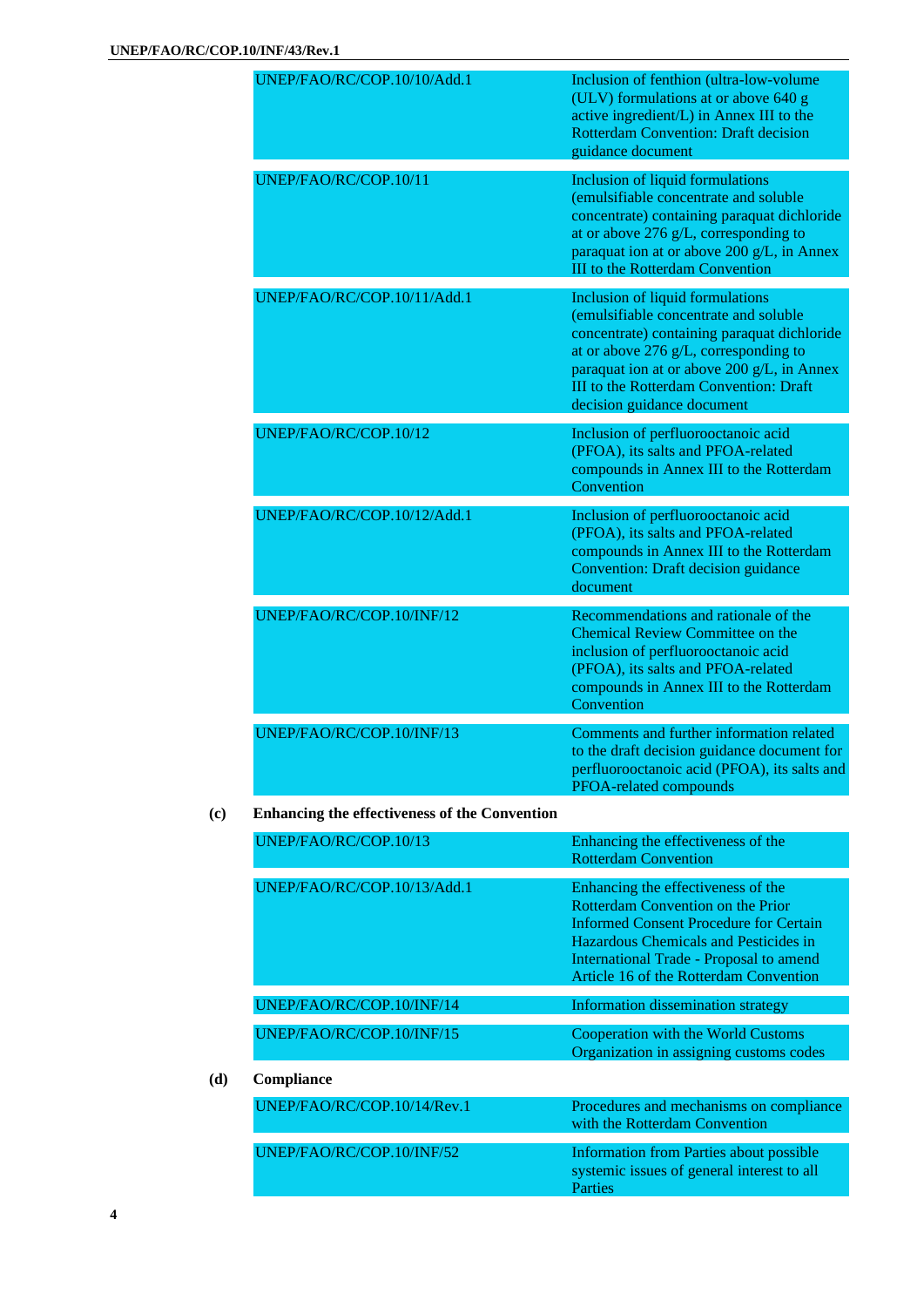| (e) | <b>Technical assistance</b>                                                         |                                                                                                                                                                                                                                                                                                      |
|-----|-------------------------------------------------------------------------------------|------------------------------------------------------------------------------------------------------------------------------------------------------------------------------------------------------------------------------------------------------------------------------------------------------|
|     | <b>UNEP/CHW.15/16-</b><br>UNEP/FAO/RC/COP.10/15-<br>UNEP/POPS/COP.10/13             | Technical assistance and capacity-<br>building for the implementation of the<br><b>Basel, Rotterdam and Stockholm</b><br>conventions                                                                                                                                                                 |
|     | UNEP/CHW.15/INF/28-<br>UNEP/FAO/RC/COP.10/INF/16-<br>UNEP/POPS/COP.10/INF/28        | Report on the implementation of the<br>technical assistance plan for the period<br>2018-2021 in the biennium 2020-2021                                                                                                                                                                               |
|     | <b>UNEP/CHW.15/INF/29-</b><br>UNEP/FAO/RC/COP.10/INF/17-<br>UNEP/POPS/COP.10/INF/29 | Technical assistance plan for the<br>implementation of the Basel, Rotterdam<br>and Stockholm conventions for the period<br>2022-2025                                                                                                                                                                 |
|     | UNEP/CHW.15/INF/30-<br>UNEP/FAO/RC/COP.10/INF/18<br>UNEP/POPS/COP.10/INF/30         | Report on the technical assistance needs<br>of developing country Parties and<br>Parties with economies in transition for<br>implementation of the Basel, Rotterdam and<br>Stockholm conventions and the technical<br>assistance available from developed country<br>Parties and others              |
|     | UNEP/CHW.15/INF/31<br>UNEP/FAO/RC/COP.10/INF/19<br>UNEP/POPS/COP.10/INF/68          | Environmental and health emergencies -<br>the role of Basel, Rotterdam and Stockholm<br>conventions in supporting Parties in<br>prevention, preparedness, response and<br>recovery                                                                                                                   |
| (f) | <b>Financial resources</b>                                                          |                                                                                                                                                                                                                                                                                                      |
|     | UNEP/CHW.15/INF/38-<br>UNEP/FAO/RC/COP.10/INF/21-<br>UNEP/POPS/COP.10/INF/38        | <b>Special Programme to support</b><br>institutional strengthening at the<br>national level for the implementation of the<br><b>Basel, Rotterdam and Stockholm</b><br>conventions, the Minamata Convention on<br>Mercury, and the Strategic Approach to<br><b>International Chemicals Management</b> |

## **Item 6: International cooperation and coordination**

#### **(a) Cooperation and coordination with the Minamata Convention on Mercury**

| <b>UNEP/CHW.15/20-</b>     | Cooperation and coordination with the        |
|----------------------------|----------------------------------------------|
| UNEP/FAO/RC/COP.10/16-     | <b>Minamata Convention on Mercury</b>        |
| UNEP/POPS/COP.10/20        |                                              |
|                            |                                              |
| UNEP/CHW.15/INF/40-        | Joint report on cooperation and              |
| UNEP/FAO/RC/COP.10/INF/23- | coordination between the secretariats of the |
| UNEP/POPS/COP.10/INF/44    | Basel, Rotterdam and Stockholm               |
|                            | conventions and the Minamata Convention      |
|                            |                                              |
|                            | on Mercury                                   |
| <b>UNEP/CHW.15/INF/67-</b> | Report by the joint task force on            |
|                            |                                              |
| UNEP/FAO/RC/COP.10/INF/46- | programmatic cooperation between             |
| UNEP/POPS/COP.10/INF/43    | the Secretariat of the Basel, Rotterdam and  |
|                            | Stockholm conventions, the secretariat of    |
|                            | the Minamata Convention on Mercury and       |
|                            | the Chemicals and Health Branch of the       |
|                            | <b>United Nations Environment Programme</b>  |
|                            |                                              |

**(b) Cooperation and coordination with other organizations**

| $UNEP/CHW.15/21/Rev.1-$        | International cooperation and         |
|--------------------------------|---------------------------------------|
| $UNEP/FAO/RC/COP.10/17/Rev.1-$ | coordination with other organizations |
| UNEP/POPS/COP.10/21/Rev.1      |                                       |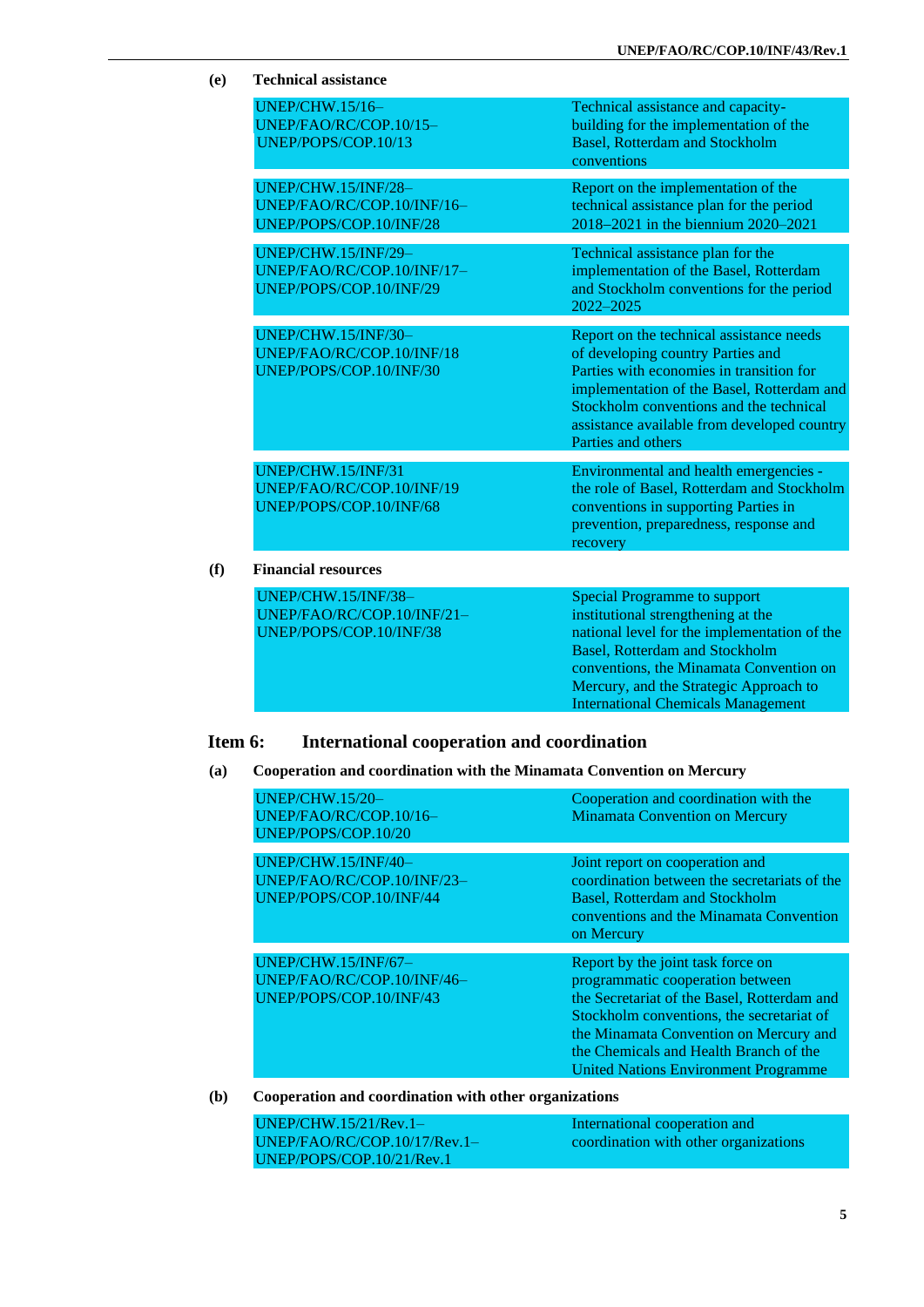| UNEP/CHW.15/INF/41-<br>UNEP/FAO/RC/COP.10/INF/24-<br>UNEP/POPS/COP.10/INF/45                   | Report on activities pertaining to<br>cooperation and coordination                                                                                                                                                                                                                                                                                                      |
|------------------------------------------------------------------------------------------------|-------------------------------------------------------------------------------------------------------------------------------------------------------------------------------------------------------------------------------------------------------------------------------------------------------------------------------------------------------------------------|
| UNEP/CHW.15/INF/41/Add.1-<br>UNEP/FAO/RC/COP.10/INF/24/Add.1-<br>UNEP/POPS/COP.10/INF/45/Add.1 | Report on activities pertaining to cooperation<br>and coordination: Letter from the chair of the<br><b>Inter-organization Coordinating Committee</b><br>on the status of discussions about the Basel,<br>Rotterdam and Stockholm conventions being<br>invited to become members of the Inter-<br>Organization Programme for the Sound<br><b>Management of Chemicals</b> |
| UNEP/CHW.15/INF/56-<br>UNEP/FAO/RC/COP.10/INF/25-<br>UNEP/POPS/COP.10/INF/46                   | Report of the Executive Director of the<br><b>United Nations Environment Programme to</b><br>the meetings of the conferences of the Parties<br>to the Basel, Rotterdam and Stockholm<br>conventions on programmatic cooperation                                                                                                                                         |
| UNEP/CHW.15/INF/45-<br>UNEP/FAO/RC/COP.10/INF/27-<br>UNEP/POPS/COPS.10/INF/49                  | Joint study by the secretariats of the Basel,<br>Rotterdam and Stockholm conventions and<br>the Minamata Convention on Mercury<br>entitled "Chemicals, wastes and climate<br>change: interlinkages and potential for<br>coordinated action"                                                                                                                             |
| UNEP/CHW.15/INF/43-<br>UNEP/FAO/RC/COP.10/INF/28-<br>UNEP/POPS/COP.10/INF/47                   | Update on the intersessional process<br>considering the Strategic Approach and<br>the sound management of chemicals and<br>waste beyond 2020                                                                                                                                                                                                                            |
| UNEP/CHW.15/INF/44-<br>UNEP/FAO/RC/COP.10/INF/29-<br>UNEP/POPS/COP.10/INF/48                   | Joint study by the secretariats of the Basel,<br>Rotterdam and Stockholm conventions and<br>the Minamata Convention on Mercury<br>entitled "Interlinkages between the chemicals<br>and wastes multilateral environmental<br>agreements, and biodiversity"                                                                                                               |
| UNEP/CHW.15/INF/66-<br>UNEP/FAO/RC/COP.10/INF/47-<br>UNEP/POPS/COP.10/INF/69                   | Information on the outcome of the<br>follow-up by the United Nations<br><b>Environment Programme to the General</b><br><b>Assembly resolution 73/333</b>                                                                                                                                                                                                                |

## **Item 7: Enhancing cooperation and coordination among the Basel, Rotterdam and Stockholm conventions**

**(a) Clearing house mechanism for information exchange**

| <b>UNEP/CHW.15/22-</b><br>UNEP/FAO/RC/COP.10/18-<br>UNEP/POPS/COP.10/22      | Clearing house mechanism for<br>information exchange                                                       |
|------------------------------------------------------------------------------|------------------------------------------------------------------------------------------------------------|
| UNEP/CHW.15/INF/46-<br>UNEP/FAO/RC/COP.10/INF/30-<br>UNEP/POPS/COP.10/INF/50 | Workplan for the implementation of the<br>joint clearing-house mechanism for the<br>biennium $2022 - 2023$ |
| <b>Mainstreaming gender</b>                                                  |                                                                                                            |
| <b>UNEP/CHW.15/23-</b><br>UNEP/FAO/RC/COP.10/19-<br>UNEP/POPS/COP.10/23      | Mainstreaming gender                                                                                       |
| UNEP/CHW.15/INF/47-<br>UNEP/FAO/RC/COP.10/INF/31-<br>UNEP/POPS/COP.10/INF/51 | Report on gender-related activities<br>implemented by the Secretariat                                      |

**(b) Mainstreaming gender**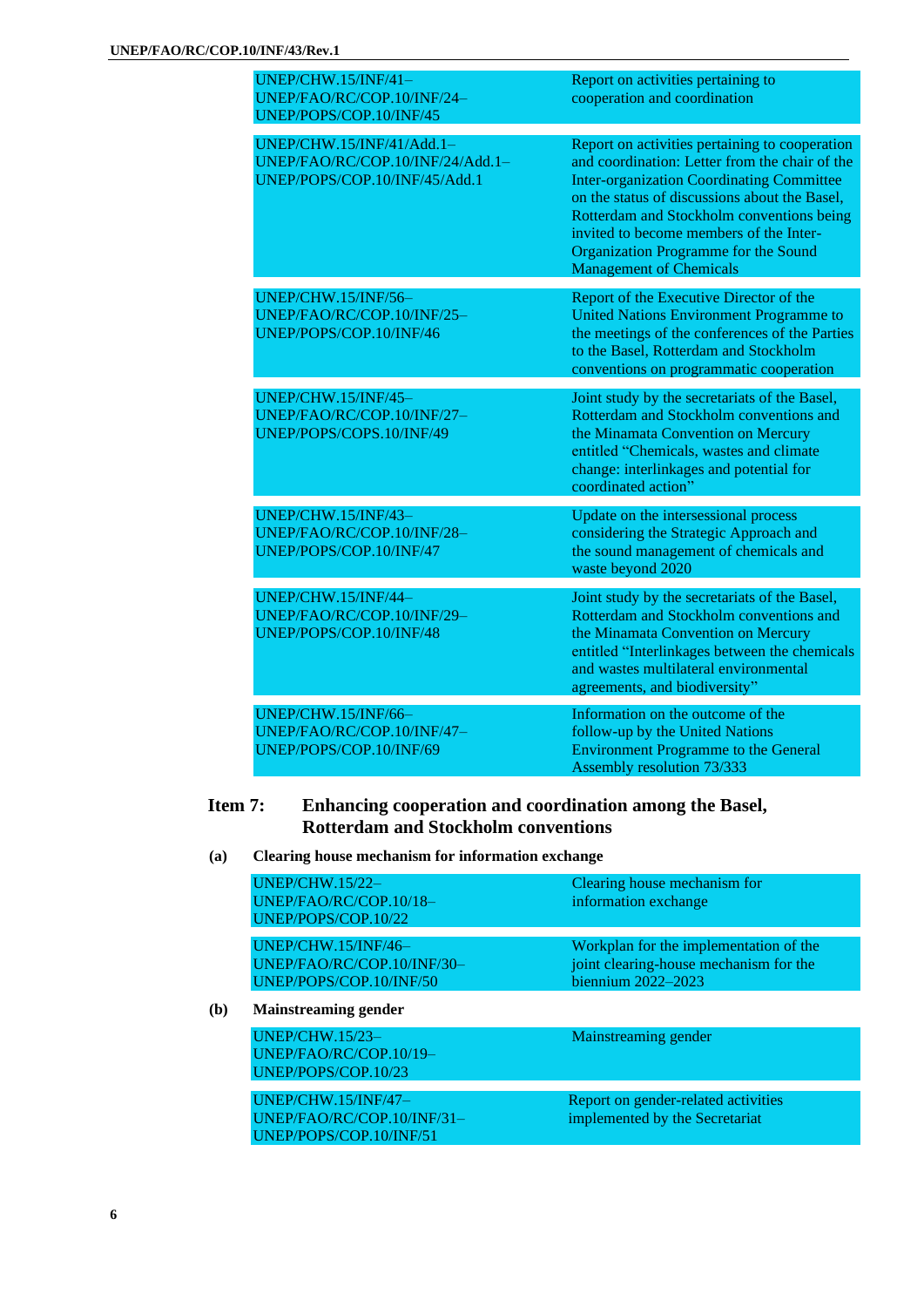**(c) Synergies in preventing and combating illegal traffic and trade in hazardous chemicals and wastes**

| $UNEP/CHW.15/24-$<br>UNEP/FAO/RC/COP.10/20-<br>UNEP/POPS/COP.10/24           | Synergies in preventing and combating<br>illegal traffic and trade in hazardous<br>chemicals and wastes                                                                                                        |
|------------------------------------------------------------------------------|----------------------------------------------------------------------------------------------------------------------------------------------------------------------------------------------------------------|
| UNEP/FAO/RC/COP.10/INF/32-<br>UNEP/POPS/COP.10/INF/52                        | Draft forms and explanatory notes<br>to enable Parties to the Rotterdam and<br>Stockholm conventions to voluntary provide<br>information about cases of trade occurring in<br>contravention of the conventions |
| UNEP/CHW.15/INF/48-<br>UNEP/FAO/RC/COP.10/INF/33-<br>UNEP/POPS/COP.10/INF/53 | Information collected from Parties and<br>stakeholders on synergies in preventing and<br>combating illegal traffic and trade in<br>hazardous chemicals and wastes                                              |

#### **(d) From science to action**

| $UNEP/CHW.15/25-$<br>$UNEP/FAO/RC/COP.10/21-$                     | From science to action                                     |
|-------------------------------------------------------------------|------------------------------------------------------------|
| UNEP/POPS/COP.10/25                                               |                                                            |
| $UNEP/CHW.15/INF/49/Rev.1-$<br>$UNEP/FAO/RC/COP.10/INF/36/Rev.1-$ | Information on actions to<br>implement of the road map for |
| UNEP/POPS/COP.10/INF/54/Rev.1                                     | "From science to action"                                   |

## **Item 8: Programme of work and budget**

| <b>UNEP/CHW.15/26/Rev.1-</b>                                                                   | Programmes of work and budgets for the                                                                                                                                                                                    |
|------------------------------------------------------------------------------------------------|---------------------------------------------------------------------------------------------------------------------------------------------------------------------------------------------------------------------------|
| UNEP/FAO/RC/COP.10/22/Rev.1-                                                                   | biennium 2022-2023: revised combined                                                                                                                                                                                      |
| UNEP/POPS/COP.10/26/Rev.1                                                                      | proposal                                                                                                                                                                                                                  |
| UNEP/CHW.15/INF/53/Rev.1-<br>UNEP/FAO/RC/COP.10/INF/34/Rev.1-<br>UNEP/POPS/COP.10/INF/57/Rev.1 | Programmes of work and proposed<br>budgets for the biennium 2022-2023: revised<br>proposed operational budgets for the two<br>funding scenarios                                                                           |
| UNEP/CHW.15/INF/54/Rev.1-                                                                      | Programmes of work and proposed                                                                                                                                                                                           |
| UNEP/FAO/RC/COP.10/INF/35/Rev.1-                                                               | budgets for the biennium 2022-2023: revised                                                                                                                                                                               |
| UNEP/POPS/COP.10/INF/58/Rev.1                                                                  | programmes of work activity fact sheets                                                                                                                                                                                   |
| UNEP/FAO/RC/COP.10/INF/37/Rev.1                                                                | <b>Information on financial matters</b>                                                                                                                                                                                   |
| <b>UNEP/CHW.15/INF/29-</b>                                                                     | Interim programmes of work and                                                                                                                                                                                            |
| UNEP/FAO/RC/COP.10/INF/26-                                                                     | proposed budget for 2022: combined                                                                                                                                                                                        |
| UNEP/POPS/COP.10/INF/30                                                                        | proposal                                                                                                                                                                                                                  |
| UNEP/CHW.15/INF/68/Rev.1-                                                                      | Interim programmes of work and                                                                                                                                                                                            |
| $UNEP/FAO/RC/COP.10/INF/43/Rev.1-$                                                             | proposed budgets for 2022: proposed                                                                                                                                                                                       |
| UNEP/POPS/COP.10/INF/70/Rev.1                                                                  | interim budget for 2022                                                                                                                                                                                                   |
| UNEP/CHW.15/INF/69-<br>UNEP/FAO/RC/COP.10/INF/49-<br>UNEP/POPS/COP.10/INF/71                   | Modalities for the continuation of the<br>intersessional work under the Basel,<br>Rotterdam and Stockholm conventions in<br>2022                                                                                          |
| <b>UNEP/CHW.15/28-</b>                                                                         | Mobilization of resources under the                                                                                                                                                                                       |
| UNEP/FAO/RC/COP.10/24-                                                                         | <b>Basel, Rotterdam and Stockholm</b>                                                                                                                                                                                     |
| UNEP/POPS/COP.10/28                                                                            | conventions from non-State actors                                                                                                                                                                                         |
| UNEP/CHW.15/INF/37-<br>UNEP/FAO/RC/COP.10/INF/20-<br>UNEP/POPS/COP.10/INF/37                   | Assessment of the relevance for the<br><b>Basel, Rotterdam and Stockholm</b><br>conventions of existing guidelines developed<br>by the United Nations system on the<br>mobilization of resources from non-State<br>actors |
| UNEP/CHW.15/INF/57-                                                                            | Contributions to the technical                                                                                                                                                                                            |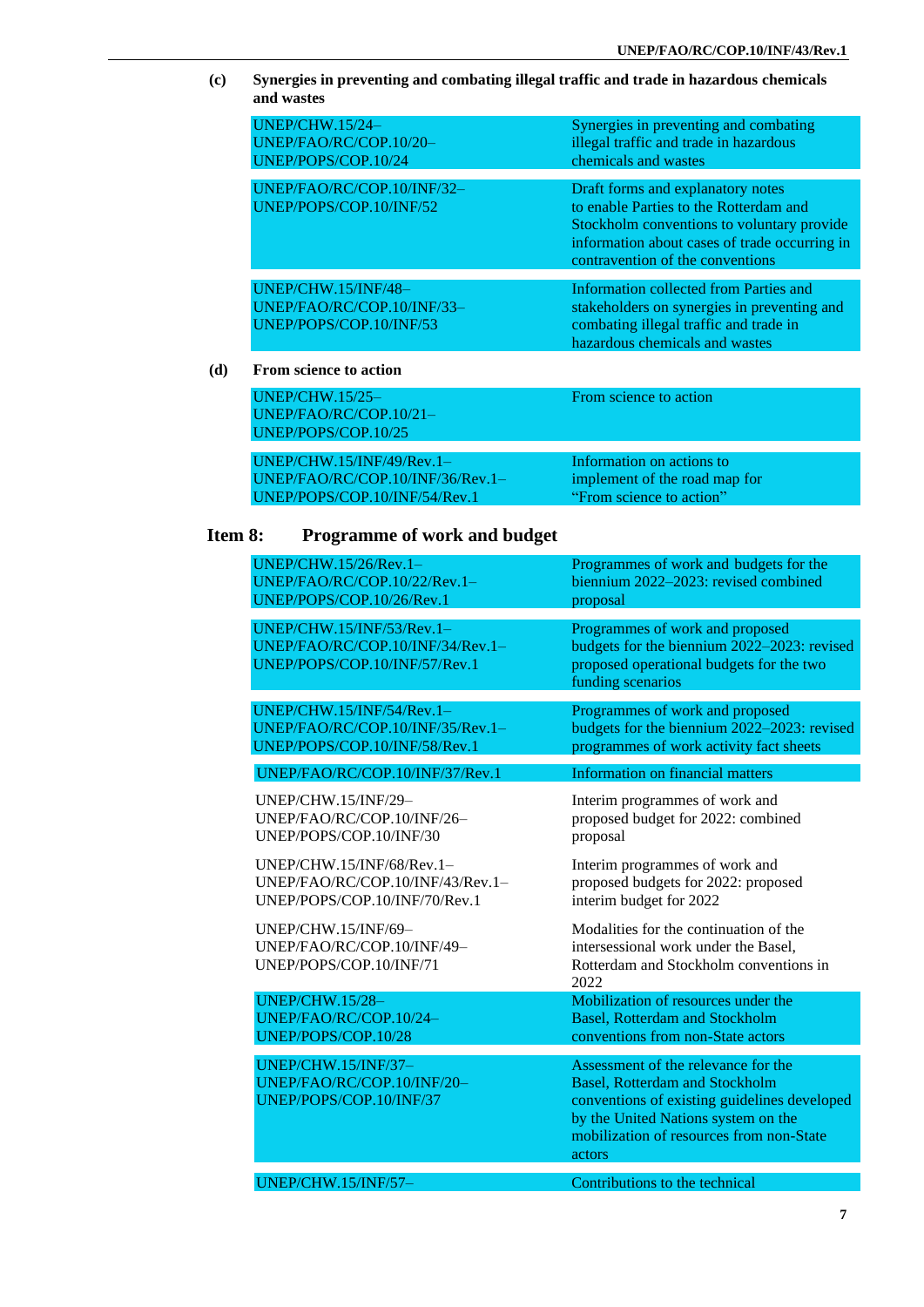| UNEP/FAO/RC/COP.10/INF/39-<br>UNEP/POPS/COP.10/INF/60                                          | cooperation and voluntary special trust<br>funds of the Basel, Rotterdam and Stockholm<br>conventions in the biennium 2020–2021                              |
|------------------------------------------------------------------------------------------------|--------------------------------------------------------------------------------------------------------------------------------------------------------------|
| UNEP/CHW.15/INF/72/Rev.1-<br>UNEP/FAO/RC/COP.10/INF/50/Rev.1-<br>UNEP/POPS/COP.10/INF/73/Rev.1 | Compilation of responses received from<br>Parties on their views regarding the use of<br>potential savings made owing to the<br>coronavirus disease pandemic |
| UNEP/CHW.15/INF/60-<br>UNEP/FAO/RC/COP.10/INF/51-<br>UNEP/POPS/COP.10/INF/72                   | Developments that occurred in the<br>intersessional work since the online segment<br>of the meetings of the conferences of the<br>Parties                    |

### **Item 9: Implementation of the memorandum of understanding between the Food and Agriculture Organization of the United Nations, the United Nations Environment Programme and the Conference of the Parties to the Rotterdam Convention**

| UNEP/FAO/RC/COP.10/23                                                                         | Implementation of the memorandum of<br>understanding between the Food and<br>Agriculture Organization of the United<br>Nations, the United Nations Environment<br>Programme and the Conference of the Parties<br>to the Rotterdam Convention on the Prior<br><b>Informed Consent Procedure for Certain</b><br>Hazardous Chemicals and Pesticides in<br><b>International Trade</b> |
|-----------------------------------------------------------------------------------------------|-----------------------------------------------------------------------------------------------------------------------------------------------------------------------------------------------------------------------------------------------------------------------------------------------------------------------------------------------------------------------------------|
| UNEP/FAO/RC/COP.10/INF/26/Rev.1                                                               | Updated report of the Food and Agriculture<br>Organization of the United Nations (FAO) to<br>the Conference of the Parties to the<br>Rotterdam Convention on the implementation<br>of the memorandum of understanding                                                                                                                                                             |
| UNEP/CHW.15/INF/63/Rev.1-<br>UNE/FAO/RC/COP.10/INF/44/Rev.1-<br>UNEP/POPS/COP.10/INF/65/Rev.1 | Updated report of the Executive Director of<br>the United Nations Environment Programme<br>to the respective conferences of the Parties to<br>the Basel, Rotterdam and Stockholm<br>conventions on the implementation of the<br>memorandums of understanding                                                                                                                      |
| <b>UNEP/CHW.15/INF/58-</b><br>UNEP/FAO/RC/COP.10/INF/40-<br>UNEP/POPS/COP.10/INF/61           | Delegation of authority policy and framework<br>for the management and administration of<br>multilateral environmental agreement<br>secretariats                                                                                                                                                                                                                                  |

### **Item 10: Venue and date of the resumed tenth meeting and of the eleventh meeting of the Conference of the Parties**

| UNEP/CHW.15/30/Rev.1-<br>UNEP/FAO/RC/COP.10/27/Rev.1-<br>UNEP/POPS/COP.10/32/Rev.1 | Venue and dates of the face-to-face<br>resumed meetings of the conferences of<br>the Parties to the Basel, Rotterdam and<br>Stockholm conventions in 2022 |
|------------------------------------------------------------------------------------|-----------------------------------------------------------------------------------------------------------------------------------------------------------|
| <b>UNEP/CHW.15/33-</b><br>UNEP/FAO/RC/COP.10/29-<br>UNEP/POPS/COP.10/34            | Venue and dates of the next meetings of the<br>conferences of the Parties to the Basel,<br>Rotterdam and Stockholm conventions in<br>2023                 |
|                                                                                    |                                                                                                                                                           |
| UNEP/CHW.15/INF/59-<br>UNEP/FAO/RC/COP.10/INF/41-<br>UNEP/POPS/COP.10/INF/62       | Information on hosting meetings of the<br>conferences of the Parties outside the<br>seats of the Secretariat                                              |